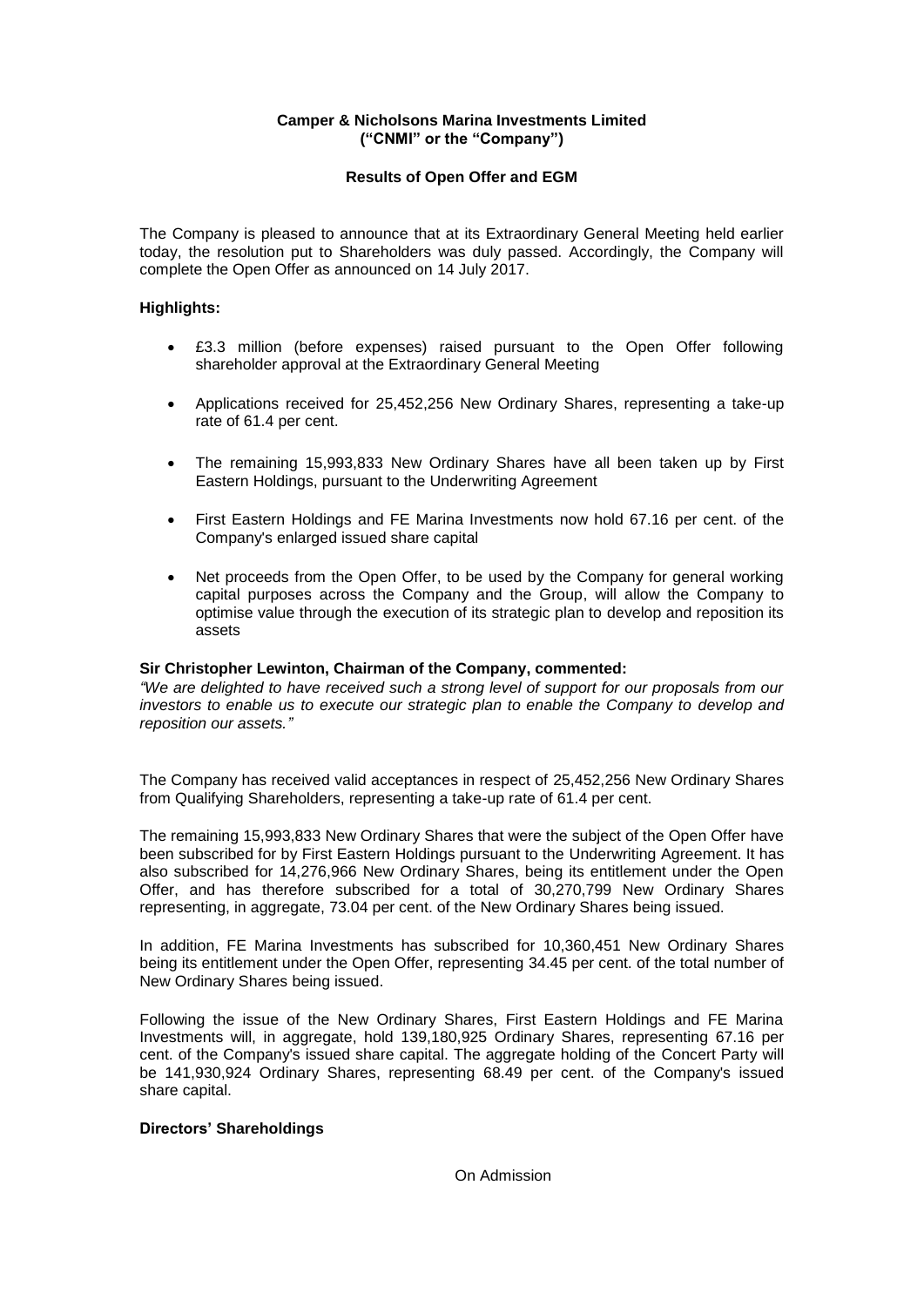| Director                 | <b>Number of Ordinary</b><br><b>Shares</b> | Percentage of<br><b>Enlarged Share</b><br>Capital |
|--------------------------|--------------------------------------------|---------------------------------------------------|
| Sir Christopher Lewinton | 5,189,050                                  | 2.50                                              |
| Roger Lewis              | 750,000                                    | 0.36                                              |
| Clive Whiley*            | 2,750,000                                  | 1.33                                              |
| Martin Bralsford**       | 5,854,349                                  | 2.83                                              |
| Elizabeth Kan***         |                                            | -                                                 |
| Victor Chu***            |                                            |                                                   |

\* Mr Whiley's shares are held by the Zodiac Executive Pension Scheme of which he is a beneficiary

\*\* Included within Mr Bralsford's shareholding are 1,300,000 ordinary shares (0.63 per cent. of the enlarged issued share capital) owned by Dirac Ltd, a company incorporated in Jersey, of which Mr Bralsford is the sole Director and beneficiary.

\*\*\* Mr Chu and Ms Kan have an indirect interest in the Company through their equity holdings in First Eastern Holdings and FE Marina Investments, which, together own 67.16 per cent. of the Company's enlarged issued share capital.

Details of the full notifications received by the Company in accordance with the requirements of the EU Market Abuse Regulation are set out below.

# **Admission**

Application has been made to the London Stock Exchange for the 41,446,089 New Ordinary Shares, which rank *pari passu* with the Existing Ordinary Shares, to be admitted to trading on AIM. It is expected that Admission will become effective and that dealings will commence in the New Ordinary Shares at 8:00 a.m. on 2 August 2017.

### **Total Voting Rights**

Following the issue of New Ordinary Shares, the Company will have 207,230,447 Ordinary Shares in issue. There are no shares held in treasury. The total of the voting rights in the Company is therefore 207,230,447 and Shareholders may use this figure as the denominator by which they are required to notify their interest in, or change to their interest in, the Company under the Disclosure and Transparency Rules.

Capitalised terms in this announcement, unless the context requires otherwise, shall have the same definition as in the circular sent to shareholders on 14 July 2017.

For further information contact:

#### **Camper & Nicholsons Marina Investments Limited**

| Sir Christopher Lewinton / Clive Whiley            | Tel: +44 (0)1481 711144  |
|----------------------------------------------------|--------------------------|
| finnCap Ltd                                        |                          |
| Christopher Raggett / Emily Watts / Kate Bannatyne | Tel: +44 (0)20 7220 0500 |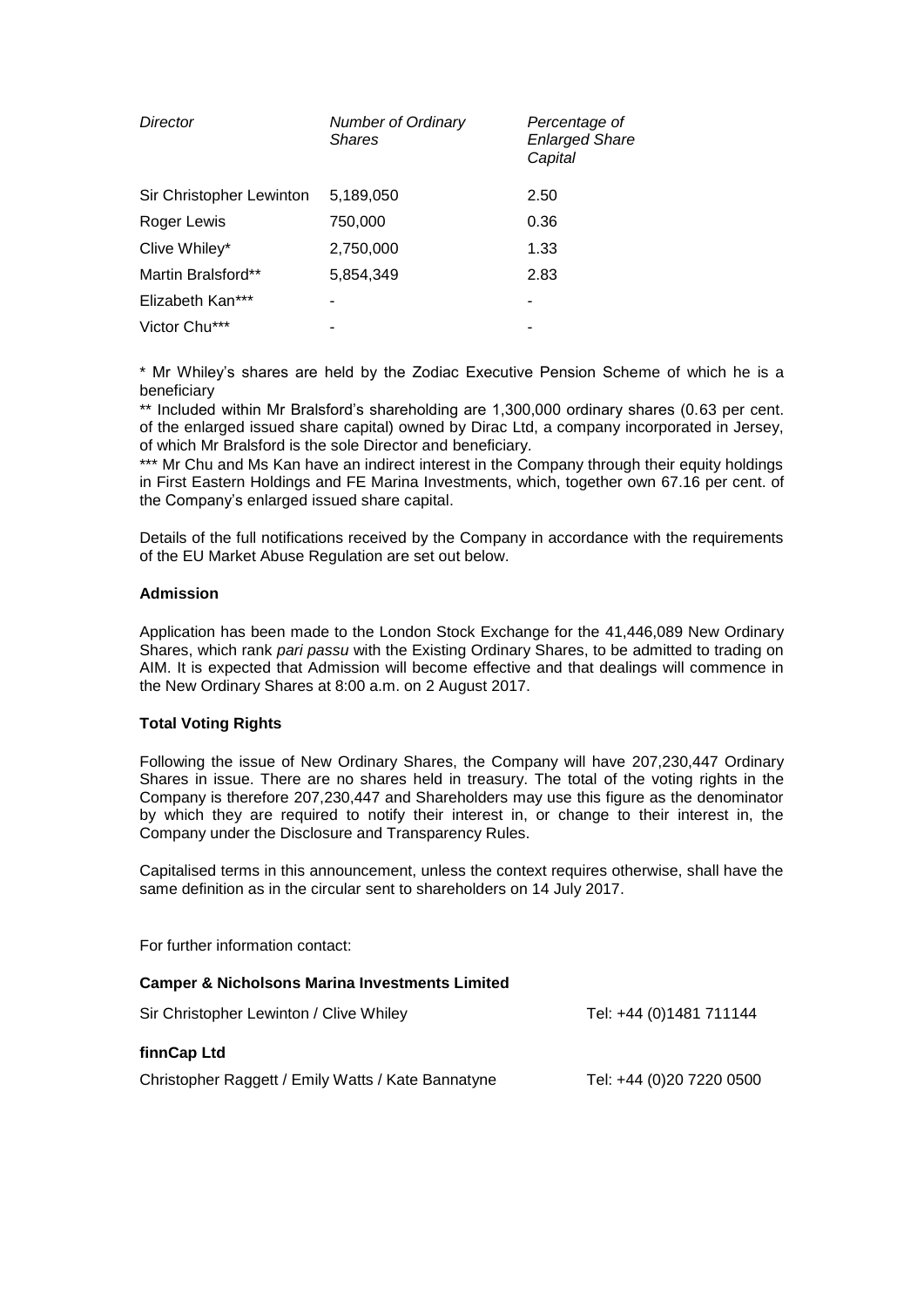| 1. | Details of the person discharging managerial responsibilities/person closely<br>associated                                                                                                              |                                                   |                      |
|----|---------------------------------------------------------------------------------------------------------------------------------------------------------------------------------------------------------|---------------------------------------------------|----------------------|
| a) | Name:                                                                                                                                                                                                   | <b>Roger Lewis</b>                                |                      |
| 2. | <b>Reason for the notification</b>                                                                                                                                                                      |                                                   |                      |
| a) | Position/status:                                                                                                                                                                                        | Director                                          |                      |
| b) | Initial notification/Amendment:                                                                                                                                                                         | Initial notification                              |                      |
| 3. | Details of the issuer, emission allowance market participant, auction platform,<br>auctioneer or auction monitor                                                                                        |                                                   |                      |
| a) | Name:                                                                                                                                                                                                   | Camper & Nicholsons Marina Investments<br>Limited |                      |
| b) | LEI:                                                                                                                                                                                                    | N/a                                               |                      |
| 4. | Details of the transaction(s): section to be repeated for (i) each type of<br>instrument; (ii) each type of transaction; (iii) each date; and (iv) each place<br>where transactions have been conducted |                                                   |                      |
| a) | Description of the financial instrument,<br>type of instrument:<br>Identification code:                                                                                                                 | Ordinary shares of no par value<br>GG00B1FCZR96   |                      |
| b) | Nature of the transaction:                                                                                                                                                                              | Purchase of shares through the Open Offer         |                      |
| c) | Price(s) and volume(s):                                                                                                                                                                                 | Price(s)<br>8p                                    | Volume(s)<br>150,000 |
| d) | Aggregated information:                                                                                                                                                                                 | Single transaction as in 4 c) above               |                      |
|    | Aggregated volume:<br>Price:                                                                                                                                                                            | Price(s)                                          | Volume(s)            |
|    |                                                                                                                                                                                                         | 8p                                                | 150,000              |
| e) | Date of the transaction:                                                                                                                                                                                | 2 August 2017                                     |                      |
| f) | Place of the transaction:                                                                                                                                                                               | London Stock Exchange, AIM (XLON)                 |                      |

| 1. | Details of the person discharging managerial responsibilities/person closely<br>associated |                      |  |
|----|--------------------------------------------------------------------------------------------|----------------------|--|
| a) | Name:<br><b>Clive Whiley</b>                                                               |                      |  |
| 2. | <b>Reason for the notification</b>                                                         |                      |  |
| a) | Position/status:                                                                           | Director             |  |
| b) | Initial notification/Amendment:                                                            | Initial notification |  |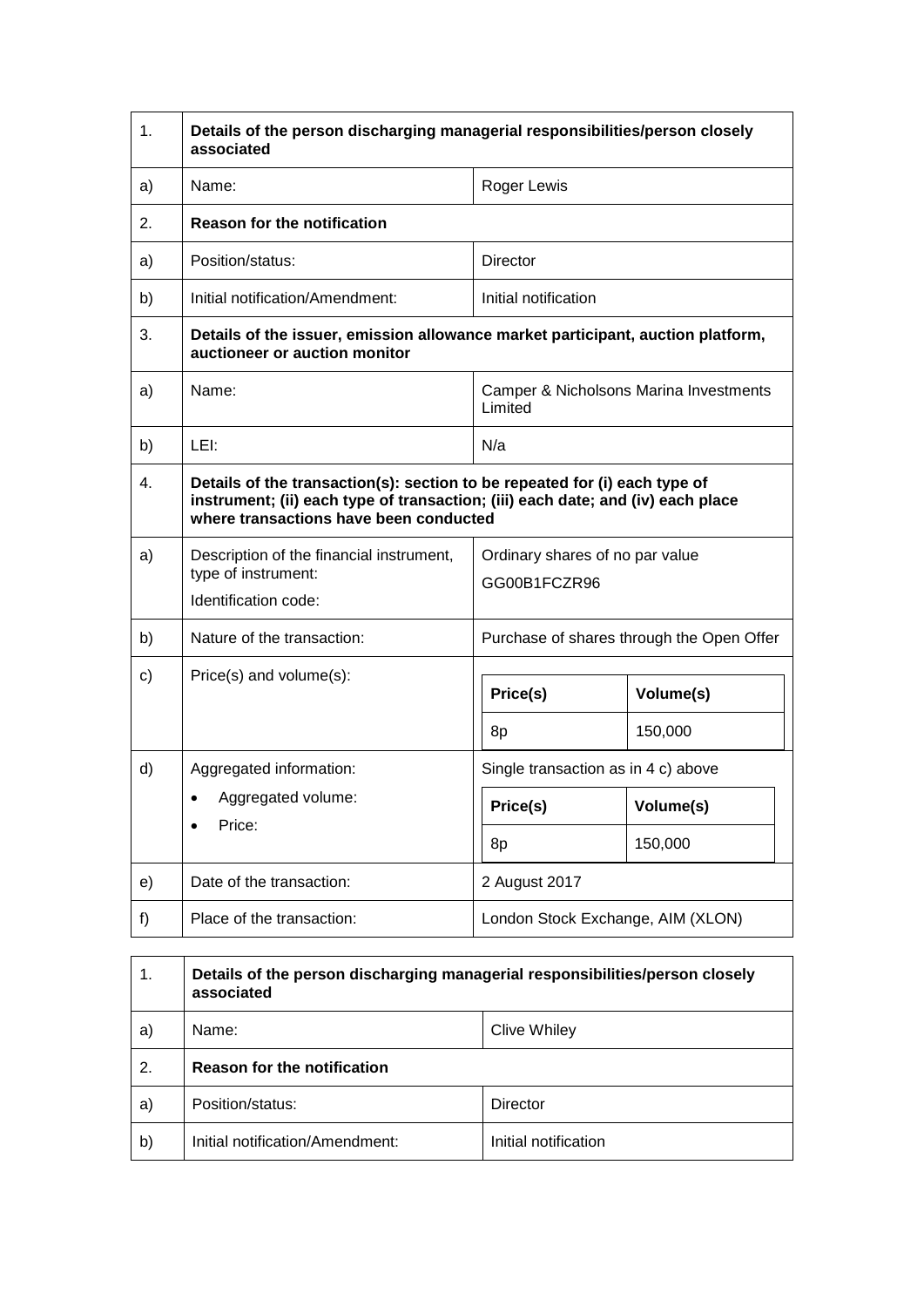| 3. | Details of the issuer, emission allowance market participant, auction platform,<br>auctioneer or auction monitor                                                                                        |                                                                               |  |
|----|---------------------------------------------------------------------------------------------------------------------------------------------------------------------------------------------------------|-------------------------------------------------------------------------------|--|
| a) | Name:                                                                                                                                                                                                   | Camper & Nicholsons Marina Investments<br>Limited                             |  |
| b) | LEI:                                                                                                                                                                                                    | N/a                                                                           |  |
| 4. | Details of the transaction(s): section to be repeated for (i) each type of<br>instrument; (ii) each type of transaction; (iii) each date; and (iv) each place<br>where transactions have been conducted |                                                                               |  |
| a) | Description of the financial instrument,<br>type of instrument:<br>Identification code:                                                                                                                 | Ordinary shares of no par value<br>GG00B1FCZR96                               |  |
| b) | Nature of the transaction:                                                                                                                                                                              | Purchase of shares through the Open<br>Offer                                  |  |
| c) | Price(s) and volume(s):                                                                                                                                                                                 | Price(s)<br>Volume(s)<br>550,000<br>8p                                        |  |
| d) | Aggregated information:<br>Aggregated volume:<br>Price:                                                                                                                                                 | Single transaction as in 4 c) above<br>Price(s)<br>Volume(s)<br>550,000<br>8p |  |
| e) | Date of the transaction:                                                                                                                                                                                | 2 August 2017                                                                 |  |
| f) | Place of the transaction:                                                                                                                                                                               | London Stock Exchange, AIM (XLON)                                             |  |

| 1 <sub>1</sub> | Details of the person discharging managerial responsibilities/person closely<br>associated                       |                                                   |  |
|----------------|------------------------------------------------------------------------------------------------------------------|---------------------------------------------------|--|
| a)             | Name:                                                                                                            | FE Marina Investments Limited                     |  |
| 2.             | <b>Reason for the notification</b>                                                                               |                                                   |  |
| a)             | Position/status:                                                                                                 | PCA to Victor Chu, Director of the<br>Company     |  |
| b)             | Initial notification/Amendment:                                                                                  | Initial notification                              |  |
| 3.             | Details of the issuer, emission allowance market participant, auction platform,<br>auctioneer or auction monitor |                                                   |  |
| a)             | Name:                                                                                                            | Camper & Nicholsons Marina Investments<br>Limited |  |
| b)             | LEI:                                                                                                             | N/a                                               |  |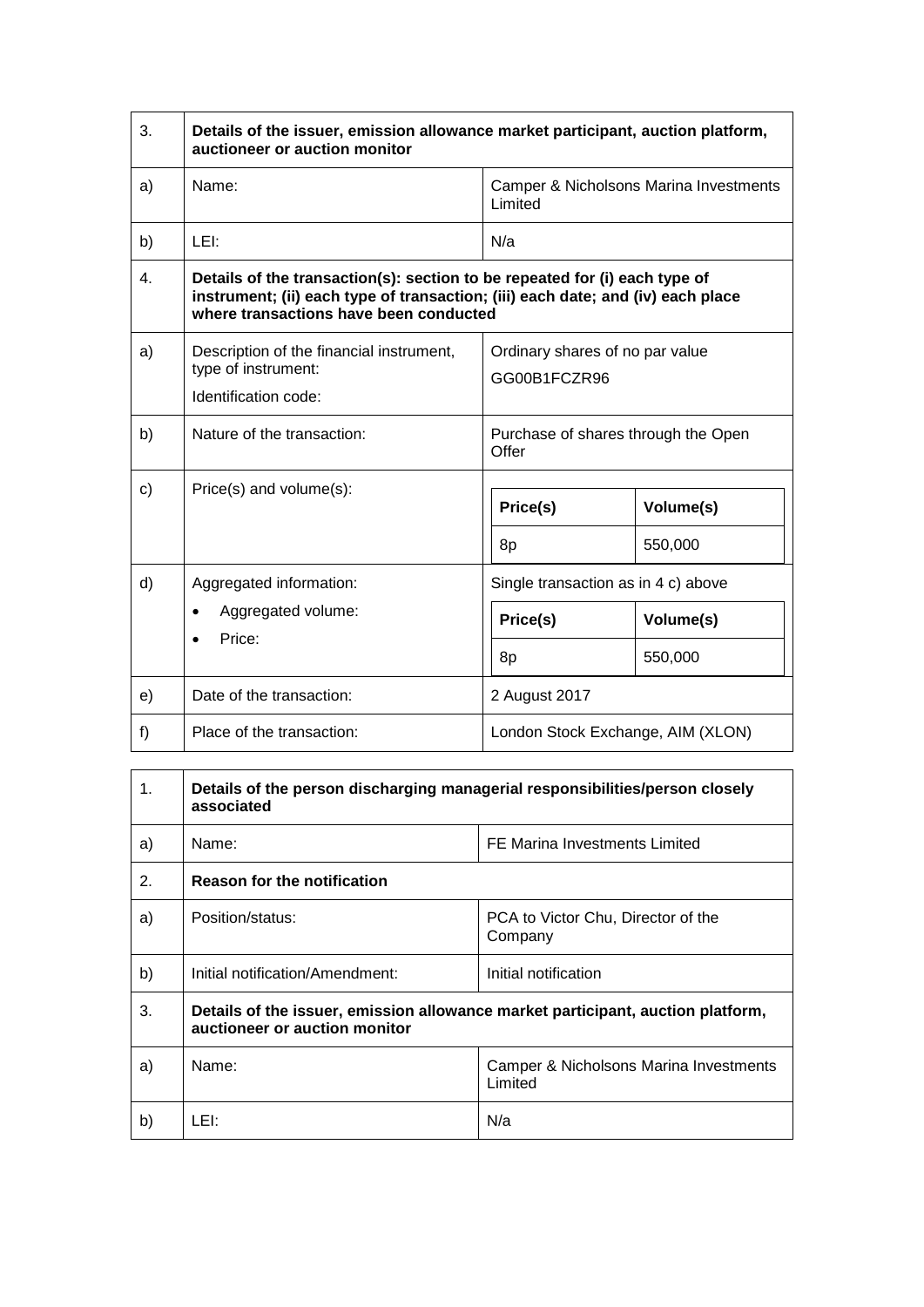| 4. | Details of the transaction(s): section to be repeated for (i) each type of<br>instrument; (ii) each type of transaction; (iii) each date; and (iv) each place<br>where transactions have been conducted |                                                 |                         |
|----|---------------------------------------------------------------------------------------------------------------------------------------------------------------------------------------------------------|-------------------------------------------------|-------------------------|
| a) | Description of the financial instrument,<br>type of instrument:<br>Identification code:                                                                                                                 | Ordinary shares of no par value<br>GG00B1FCZR96 |                         |
| b) | Nature of the transaction:                                                                                                                                                                              | Purchase of shares through the Open<br>Offer    |                         |
| c) | Price(s) and volume(s):                                                                                                                                                                                 | Price(s)<br>8p                                  | Volume(s)<br>10,360,451 |
| d) | Aggregated information:                                                                                                                                                                                 | Single transaction as in 4 c) above             |                         |
|    | Aggregated volume:<br>$\bullet$<br>Price:                                                                                                                                                               | Price(s)                                        | Volume(s)               |
|    |                                                                                                                                                                                                         | 8p                                              | 10,360,451              |
| e) | Date of the transaction:                                                                                                                                                                                | 2 August 2017                                   |                         |
| f) | Place of the transaction:                                                                                                                                                                               | London Stock Exchange, AIM (XLON)               |                         |

| 1. | Details of the person discharging managerial responsibilities/person closely<br>associated                                                                                                              |                                                   |  |  |
|----|---------------------------------------------------------------------------------------------------------------------------------------------------------------------------------------------------------|---------------------------------------------------|--|--|
| a) | Name:                                                                                                                                                                                                   | First Eastern (Holdings) Limited                  |  |  |
| 2. | <b>Reason for the notification</b>                                                                                                                                                                      |                                                   |  |  |
| a) | Position/status:                                                                                                                                                                                        | PCA to Victor Chu, Director of the<br>Company     |  |  |
| b) | Initial notification/Amendment:<br>Initial notification                                                                                                                                                 |                                                   |  |  |
| 3. | Details of the issuer, emission allowance market participant, auction platform,<br>auctioneer or auction monitor                                                                                        |                                                   |  |  |
| a) | Name:                                                                                                                                                                                                   | Camper & Nicholsons Marina Investments<br>Limited |  |  |
| b) | LEI:                                                                                                                                                                                                    | N/a                                               |  |  |
| 4. | Details of the transaction(s): section to be repeated for (i) each type of<br>instrument; (ii) each type of transaction; (iii) each date; and (iv) each place<br>where transactions have been conducted |                                                   |  |  |
| a) | Description of the financial instrument,<br>type of instrument:<br>Identification code:                                                                                                                 | Ordinary shares of no par value<br>GG00B1FCZR96   |  |  |
| b) | Nature of the transaction:                                                                                                                                                                              | Purchase of shares through the Open               |  |  |